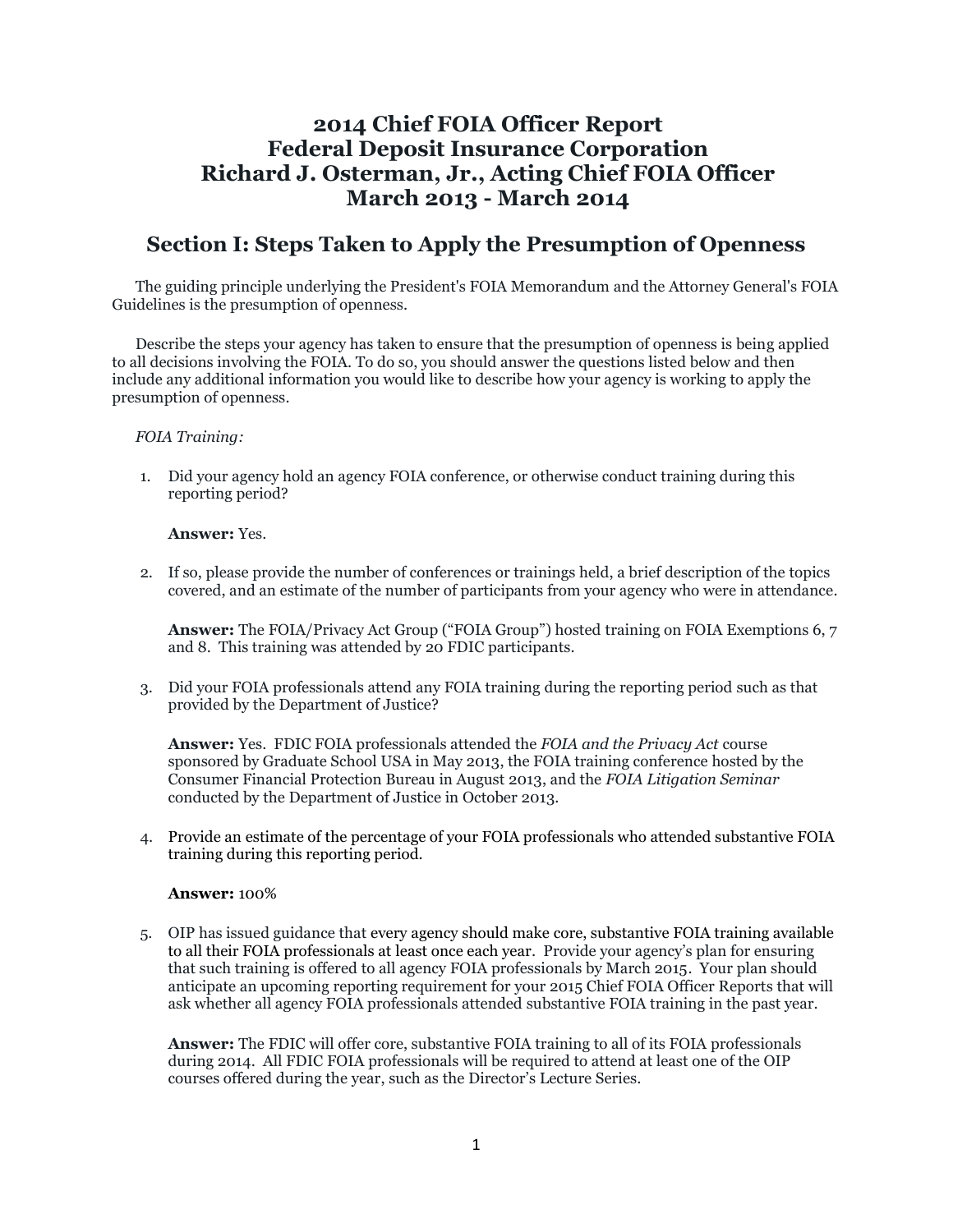### *Outreach:*

6. Did your FOIA professionals engage in any outreach and dialogue with the requester community or open government groups regarding your administration of the FOIA? If so, please briefly discuss that engagement.

**Answer:** The FDIC does not engage in formal outreach because the FDIC FOIA requester community is relatively smaller and less discernable than it is for other larger agencies (such as the DOJ). However, the FDIC's FOIA professionals regularly reach out to requesters on an ad hoc basis in order to discuss the processing of their requests to ensure that requests are handled promptly and effectively.

#### *Discretionary Disclosures:*

In his 2009 FOIA Guidelines, the Attorney General strongly encouraged agencies to make discretionary releases of information even when the information might be technically exempt from disclosure under the FOIA. OIP encourages agencies to make such discretionary releases whenever there is no foreseeable harm from release.

7. Does your agency have a formal process in place to review records for discretionary release? If so, please briefly describe this process. If your agency is decentralized, please specify whether all components at your agency have a process in place for making discretionary releases.

**Answer:** Yes. The FDIC makes discretionary disclosures of exempt records pursuant to 12 C.F.R. § 309.6 ("Part 309"), which provides that under appropriate circumstances, discretionary disclosures may be authorized by the Director of the FDIC division having primary authority over the exempt records in question or by the General Counsel, or their designees. The Chairman of the FDIC may also authorize such disclosure. In accordance with Part 309, both FDIC headquarters and Regional Offices make discretionary disclosures on a case-by-case basis in response to written requests received for exempt information.

8. During the reporting period did your agency make any discretionary releases of otherwise exempt information?

**Answer:** Yes. The FDIC made discretionary disclosures of exempt documents in response to Part 309 requests during the reporting period.

9. What exemptions would have covered the information that was released as a matter of discretion?

**Answer:** FOIA exemptions that would have covered the information that was released as a matter of discretion include Exemptions 5.

10. Provide a narrative description, or some examples of, the types of information that your agency released as a matter of discretion.

**Answer:** The FDIC made discretionary releases of information contained in correspondence that could have been withheld under the deliberative process privilege.

11. If your agency was not able to make any discretionary releases of information, please explain why.

**Answer:** N/A.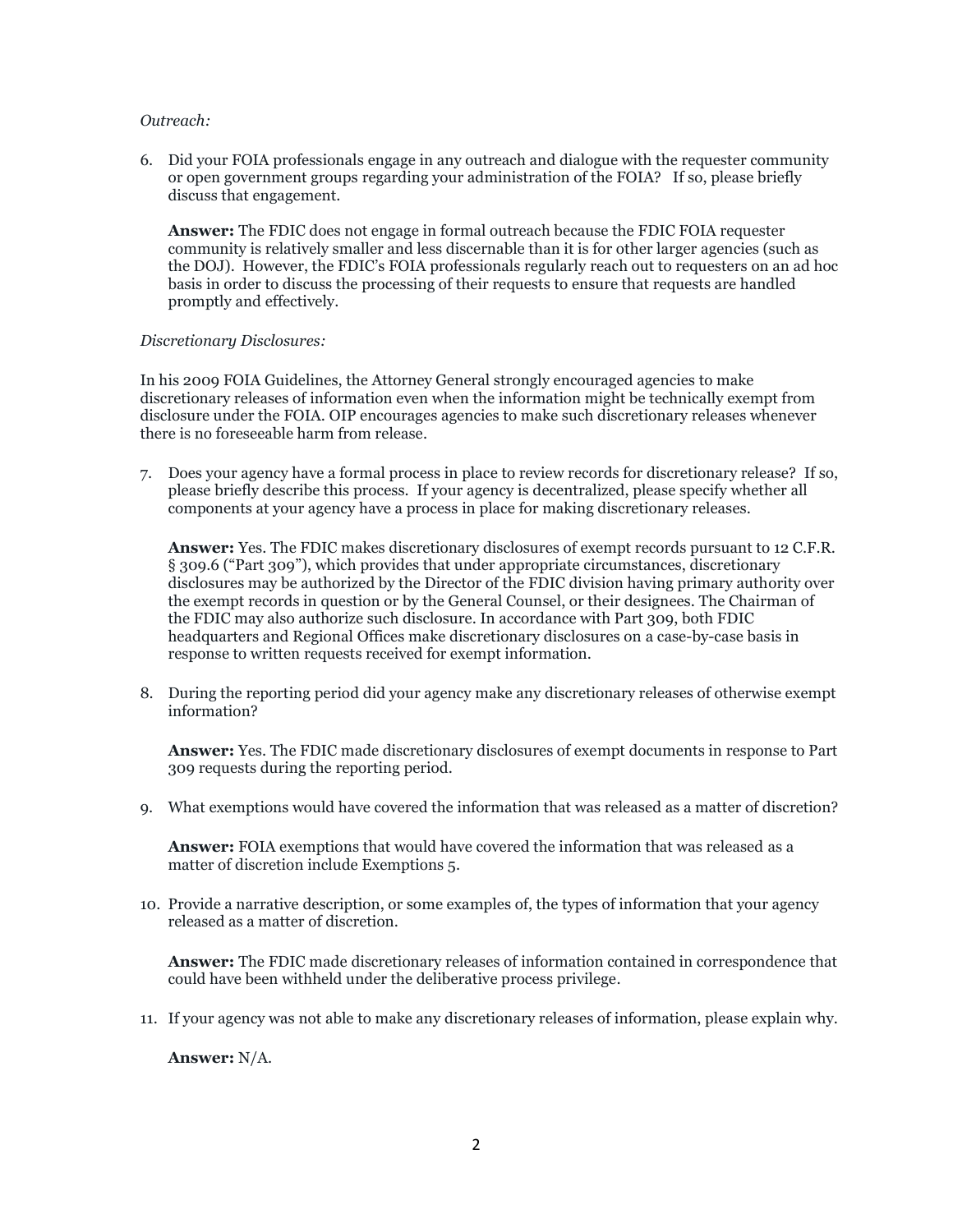#### *Other Initiatives:*

12. Did your agency post all of the required quarterly FOIA reports for Fiscal Year 2013? If not, please explain why not and what your plan is for ensuring that such reporting is successfully accomplished for Fiscal Year 2014.

**Answer:** Yes. All of the required quarterly FOIA reports for Fiscal Year 2013 have been posted in the FDIC's Freedom of Information Act (FOIA) Service Center at: [http://www.fdic.gov/about/freedom/reports.html.](http://www.fdic.gov/about/freedom/reports.html)

13. Describe any other initiatives undertaken by your agency to ensure that the presumption of openness is being applied. If any of these initiatives are online, please provide links in your description.

**Answer:** As further described below in *Spotlight on Success*, the FDIC now posts professional liability settlement agreements on its website. *See*: [http://www.fdic.gov/about/freedom/plsa/.](http://www.fdic.gov/about/freedom/plsa/) Every effort is made to release as much information in the agreements as possible. In addition, the FDIC is taking further steps to ensure the presumption of openness by proactively posting many other records, such as those indicated below in Section III, paragraph 3.

# **Section II: Steps Taken to Ensure that Your Agency Has an Effective System in Place for Responding to Requests**

As the Attorney General emphasized in his FOIA Guidelines, "[a]pplication of the proper disclosure standard is only one part of ensuring transparency. Open government requires not just a presumption of disclosure, but also an effective system for responding to FOIA requests." It is essential that agencies effectively manage their FOIA program.

Describe here the steps your agency has taken to ensure that your management of your FOIA program is effective and efficient. To do so, answer the questions below and then include any additional information that you would like to describe how your agency ensures that your FOIA system is efficient and effective.

### *Personnel:*

During Sunshine Week 2012 OPM announced the creation of a new job series entitled the Government Information Series, to address the work performed by FOIA and Privacy Act professionals. Creation of this distinct job series was a key element in recognizing the professional nature of their work.

1. Has your agency converted all of its FOIA professionals to the new Government Information Specialist job series?

#### **Answer:** Yes.

2. If not, what proportion of personnel has been converted to the new job series?

### **Answer:** N/A.

3. If not, what is your plan to ensure that all FOIA professionals' position descriptions are converted?

**Answer:** N/A.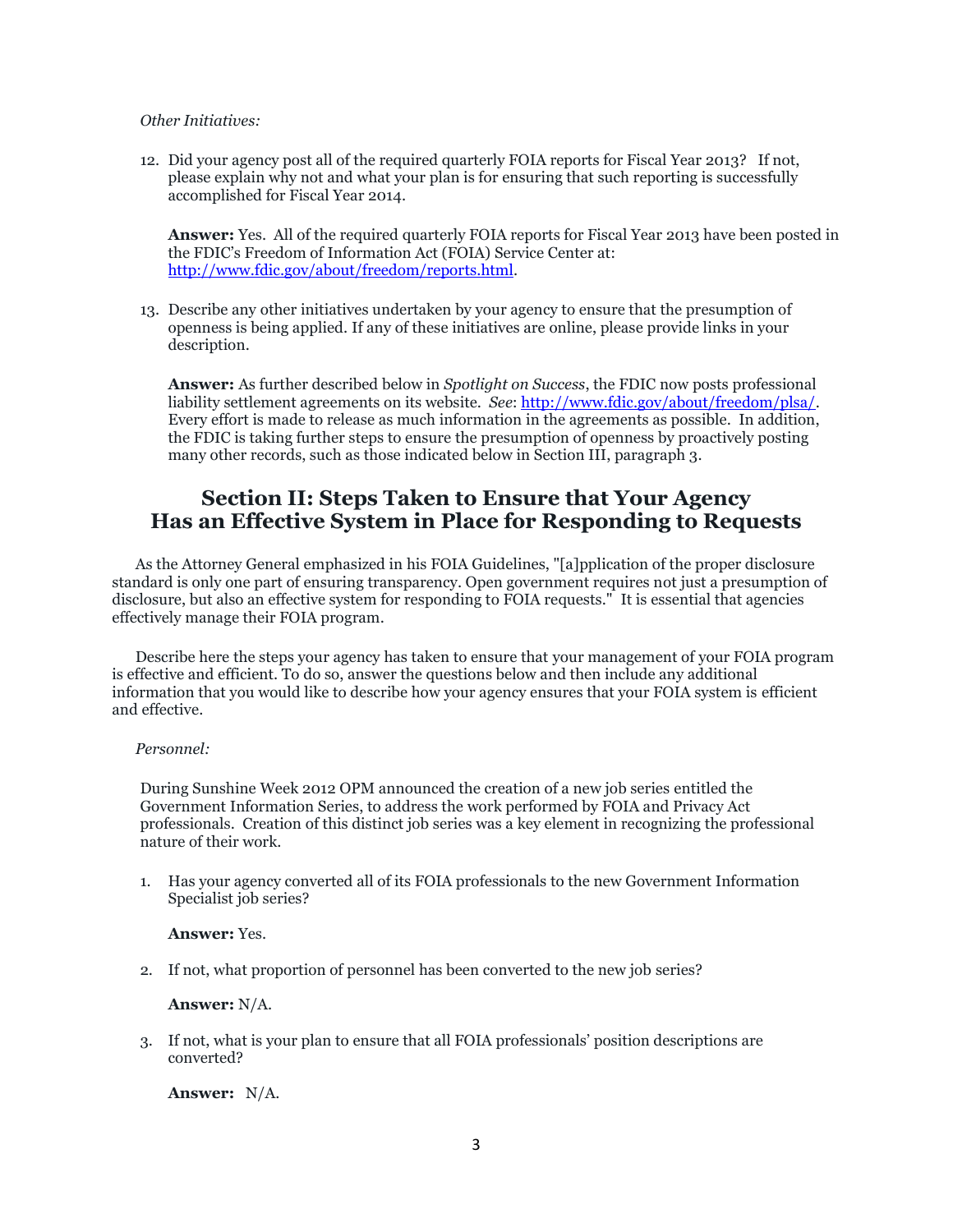#### *Processing Procedures:*

4. For Fiscal Year 2013 did your agency maintain an average of ten or less calendar days to adjudicate requests for expedited processing? If not, describe the steps your agency will take to ensure that requests for expedited processing are adjudicated within ten calendar days or less.

**Answer:** Yes. The FDIC maintained an average of 2.32 days to adjudicate requests for expedited processing in Fiscal Year 2013.

5. Has your agency taken any steps to make the handling of consultations and referrals more efficient and effective, such as entering into agreements with other agencies or components on how to handle certain categories or types of records involving shared equities so as to avoid the need for a consultation or referral altogether, or otherwise implementing procedures that speed up or eliminate the need for consultations. If so, please describe those steps.

**Answer:** No. Over the past three fiscal years, the FDIC has received on average fewer than 4 consultations and 21 referrals per year from other agencies. When it receives a consultation or referral of a FOIA request from another agency, the FDIC coordinates closely with that agency to ensure that the request is handled as efficiently and promptly as possible. Additional steps are not required at this time to improve efficiency given the low volume of consultations and referrals.

6. Do you use e-mail or other electronic means to communicate with requesters when feasible?

**Answer:** Yes. The FDIC utilizes e-mail to communicate with requesters.

7. Does your agency notify requesters of the mediation services offered by the Office of Government Information Services (OGIS) at NARA?

**Answer:** No. The FDIC 's Ombudsman has been designated as the FDIC's FOIA Public Liaison and is available to serve as a supervisory official to whom a FOIA requester can raise concerns about the service received from the FOIA/PA Group. The FDIC also has its own ADR program that is available to implement the full spectrum of ADR processes in internal and external conflict management.

8. Describe any other steps your agency has undertaken to ensure that your FOIA system operates efficiently and effectively, such as conducting self-assessments to find greater efficiencies, improving search processes, eliminating redundancy, etc.

**Answer:** The FOIA Group produces regular reports which are used to monitor the processing of requests. In addition, the FOIA Group routinely reviews its automated FOIA system to ensure the proper processing of requests. Among other things, all FOIA correspondence and responsive records are now maintained electronically to improve efficiency. Also, FOIA staff are evaluated under a pay-for-performance system with regularly scheduled meetings to assess their FOIA skills and to maintain overall quality control.

## **Section III: Steps Taken to Increase Proactive Disclosures**

Both the President and Attorney General focused on the need for agencies to work proactively to post information online without waiting for individual requests to be received.

Describe here the steps your agency has taken both to increase the amount of material that is available on your agency website, and the usability of such information, including providing examples of proactive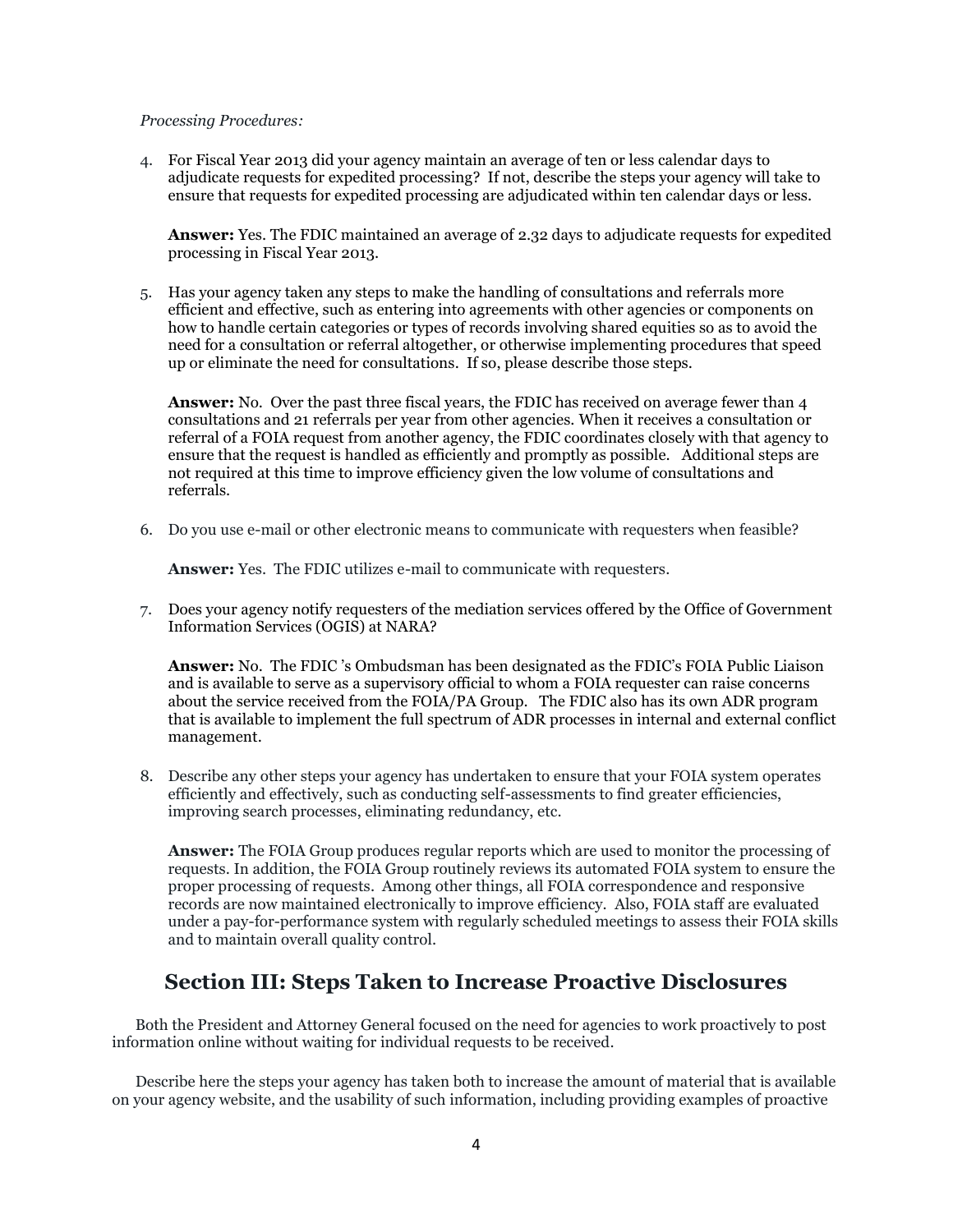disclosures that have been made during this past reporting period (i.e., from March 2013 to March 2014). In doing so, answer the questions listed below and describe any additional steps taken by your agency to make and improve proactive disclosures of information.

## *Posting Material:*

1. Do your FOIA professionals have a system in place to identify records for proactive disclosures?

**Answer:** Yes.

2. If so, describe the system that is in place.

**Answer:** The FOIA Group routinely reviews FOIA requests to determine whether requested records should be posted on the FDIC's website. The FOIA Group also utilizes its FOIA software to identify records that are of interest to the public by analyzing, for example, trends in the nature of requests.

3. Provide examples of material that your agency has posted this past reporting period, including links to where this material can be found online.

**Answer:** Information posted on the FDIC's website during the reporting period includes:

Documents considered at FDIC Board of Director's meetings – <http://www.fdic.gov/news/news/financial/2013/fil13006a.html> [http://www.fdic.gov/news/board/2013/2013-10-08\\_notice.html](http://www.fdic.gov/news/board/2013/2013-10-08_notice.html) [http://www.fdic.gov/news/board/2013/2013-09-10\\_notice.html](http://www.fdic.gov/news/board/2013/2013-09-10_notice.html) [http://www.fdic.gov/news/board/2013/2013-08-28\\_notice.html](http://www.fdic.gov/news/board/2013/2013-08-28_notice.html) [http://www.fdic.gov/news/board/2013/2013-07-09\\_notice.html](http://www.fdic.gov/news/board/2013/2013-07-09_notice.html) [http://www.fdic.gov/news/board/2013/2013-06-04\\_notice.html](http://www.fdic.gov/news/board/2013/2013-06-04_notice.html) [http://www.fdic.gov/news/board/2013/2013-04-11\\_notice.html](http://www.fdic.gov/news/board/2013/2013-04-11_notice.html)

Summary of Deposits (SOD) - <http://www2.fdic.gov/sod/index.asp>

Chief Financial Officer's (CFO) Reports to the Board [http://www.fdic.gov/about/strategic/corporate/cfo\\_report\\_2ndqtr\\_13/index.html](http://www.fdic.gov/about/strategic/corporate/cfo_report_2ndqtr_13/index.html) [http://www.fdic.gov/about/strategic/corporate/cfo\\_report\\_1stqtr\\_13/](http://www.fdic.gov/about/strategic/corporate/cfo_report_1stqtr_13/)

FDIC Consumer News – Summer 2013 <http://www.fdic.gov/consumers/consumer/news/cnsum13/>

Quarterly Banking Profile - <http://www2.fdic.gov/qbp/>

Regulatory Capital Updates - <http://www.fdic.gov/regulations/capital/>

Public sections of the resolution plans submitted to the FDIC and Federal Reserve Board under Title I of the Dodd-Frank Wall Street Reform and Consumer Protection Act <http://www.fdic.gov/regulations/reform/resplans/>

Professional liability settlement agreements - <http://www.fdic.gov/about/freedom/plsa/>

Information related to the "Volcker Rule" <http://www.fdic.gov/regulations/reform/volcker/index.html>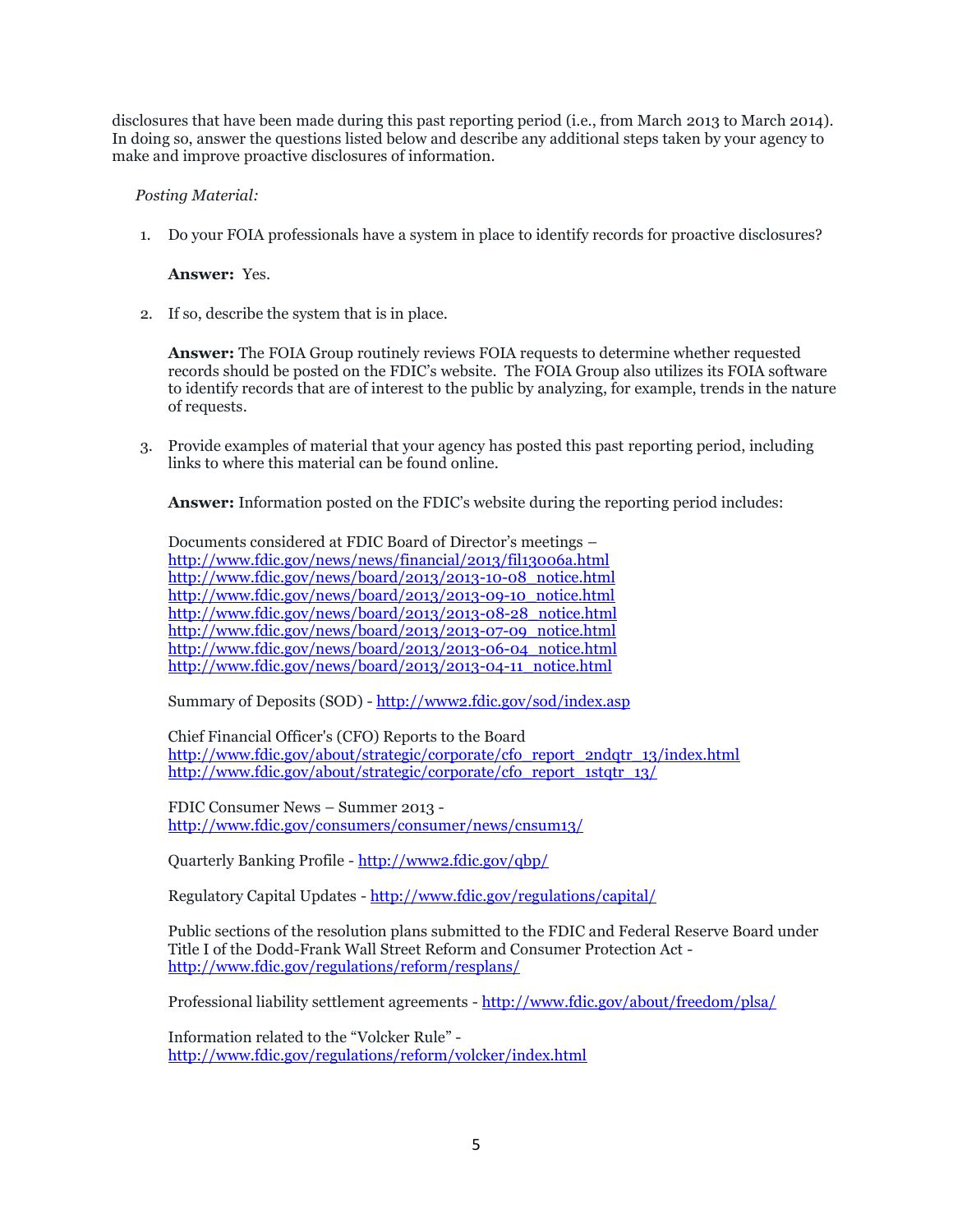## *Making Posted Material More Useful:*

4. Beyond posting new material, is your agency taking steps to make the posted information more useful to the public, especially to the community of individuals who regularly access your agency's website, such as soliciting feedback on the content and presentation of posted material, improving search capabilities on the site, posting material in open formats, making information available through mobile applications, providing explanatory material, etc.?

**Answer:** Yes.

5. If so, provide examples of such improvements.

**Answer:** The FDIC provided a general overview of the Interim Final Rule on Regulatory Capital adopted by the FDIC in July 2013 by video on its website [\(http://www.fdic.gov/regulations/capital/sessions.html\)](http://www.fdic.gov/regulations/capital/sessions.html) and on YouTube [\(http://www.youtube.com/watch?v=yrE-seNyXvI\)](http://www.youtube.com/watch?v=yrE-seNyXvI).

The FDIC also instituted the Technical Assistance Video Program, a series of educational videos designed to provide useful information to bank directors, officers and employees on areas of supervisory focus and regulatory changes. The Program is available online at: [http://www.fdic.gov/regulations/resources/director/video.html.](http://www.fdic.gov/regulations/resources/director/video.html)

Open sessions of FDIC Board of Directors meetings may be viewed live online and recordings of these sessions are subsequently made available to the public. See: [http://www.vodium.com/MediapodLibrary/index.asp?library=pn100472\\_fdic\\_boardmeetings&](http://www.vodium.com/MediapodLibrary/index.asp?library=pn100472_fdic_boardmeetings&SessionArgs=0A1U0100000100000101) [SessionArgs=0A1U0100000100000101](http://www.vodium.com/MediapodLibrary/index.asp?library=pn100472_fdic_boardmeetings&SessionArgs=0A1U0100000100000101)

The FDIC has also established the *Money Smart Podcast Network*, which contains portable audio (MP3) versions of the FDIC's award-winning financial education series. *See*: http://www.fdic.gov/consumers/consumer/moneysmart/audio/

6. Did your agency use any means to publicize or highlight important proactive disclosures for public awareness? If so, was social media utilized?

**Answer:** Yes. The FDIC employs a variety of social media tools to share information about the agency's activities and programs, including YouTube, Facebook and Twitter. For example, the FDIC's recently published list of banks examined for compliance with the Community Reinvestment Act (CRA) was highlighted on both Facebook and Twitter.

7. Has your agency encountered challenges that make it difficult to post records you otherwise would like to post? If so, please briefly explain what those challenges are.

### **Answer:** No.

8. Describe any other steps taken to increase proactive disclosures at your agency.

**Answer:** The FDIC continues to use its website, social media, webcasts, podcasts, and publications to proactively make information available to the general public. An email subscription service, RSS feeds, or the FDIC page on Facebook or Twitter allows the public to receive many different alerts, including news releases, Financial Institution Letters, consumer updates, statistical publications and others.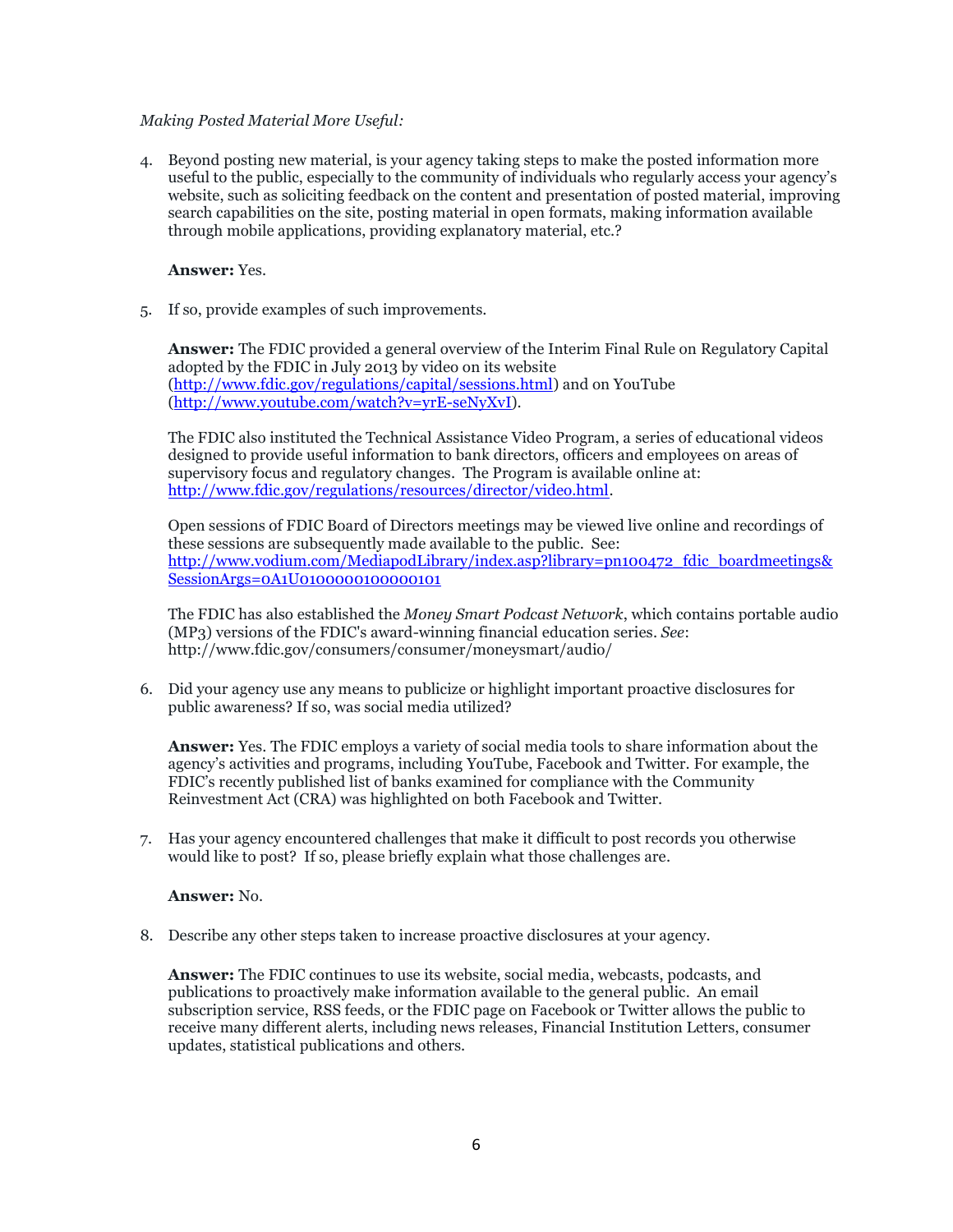# **Section IV: Steps Taken to Greater Utilize Technology**

A key component of the President's FOIA Memorandum was the direction to "use modern technology to inform citizens about what is known and done by their Government." In addition to using the internet to make proactive disclosures, agencies should also be exploring ways to utilize technology in responding to requests. Over the past several years agencies have reported widespread use of technology in receiving and tracking FOIA requests and preparing agency Annual FOIA Reports. For 2014, as we have done over the past years, the questions have been further refined and now also address different, more innovative aspects of technology use.

*Online tracking of FOIA requests:*

1. Can a FOIA requester track the status of his/her request electronically?

**Answer:** Yes. A requester who submits a requests through the FDIC's FOIA public access web portal can track the status of his/her request electronically. Requesters who submit their requests by mail, facsimile, or e-mail can the status of their requests by calling the FDIC's Freedom of Information Act (FOIA) Service Center at (202) 898-7021 or by sending an e-mail to [EFOIA@FDIC.gov.](mailto:EFOIA@FDIC.gov)

2. If yes, how is this tracking function provided to the public? For example, is it being done through regularly updated FOIA logs, online portals, or other mediums?

**Answer:** The FDIC's Freedom of Information Act (FOIA) Service Center provides a public access web portal where the status of a FOIA request filed through the portal may be obtained. The portal may be accessed at[: https://efoiarequest.fdic.gov/palMain.aspx.](https://efoiarequest.fdic.gov/palMain.aspx)

3. Describe the information that is provided to the requester through the tracking system. For example, some tracking systems might tell the requester whether the request is "open" or "closed," while others will provide further details to the requester throughout the course of the processing, such as "search commenced" or "documents currently in review." List the specific types of information that are available through your agency's tracking system.

**Answer:** The FDIC's FOIA public access web portal provides the tracking number, received date, estimated delivery date, and the current status for FOIA requests submitted through the portal.

4. In particular, does your agency tracking system provide the requester with an estimated date of completion for his/her request?

**Answer:** Yes. The FDIC's FOIA public access web portal provides the estimated delivery date for FOIA requests submitted through the portal.

5. If your agency does not provide online tracking of requests, is your agency taking steps to establish this capability? If not, please explain why.

**Answer:** N/A.

#### *Use of technology to facilitate processing of requests*:

6. Beyond using technology to redact documents, is your agency taking steps to utilize more advanced technology to facilitate overall FOIA efficiency, such as improving record search capabilities, utilizing document sharing platforms for consultations and referrals, or employing software that can sort and de-duplicate documents?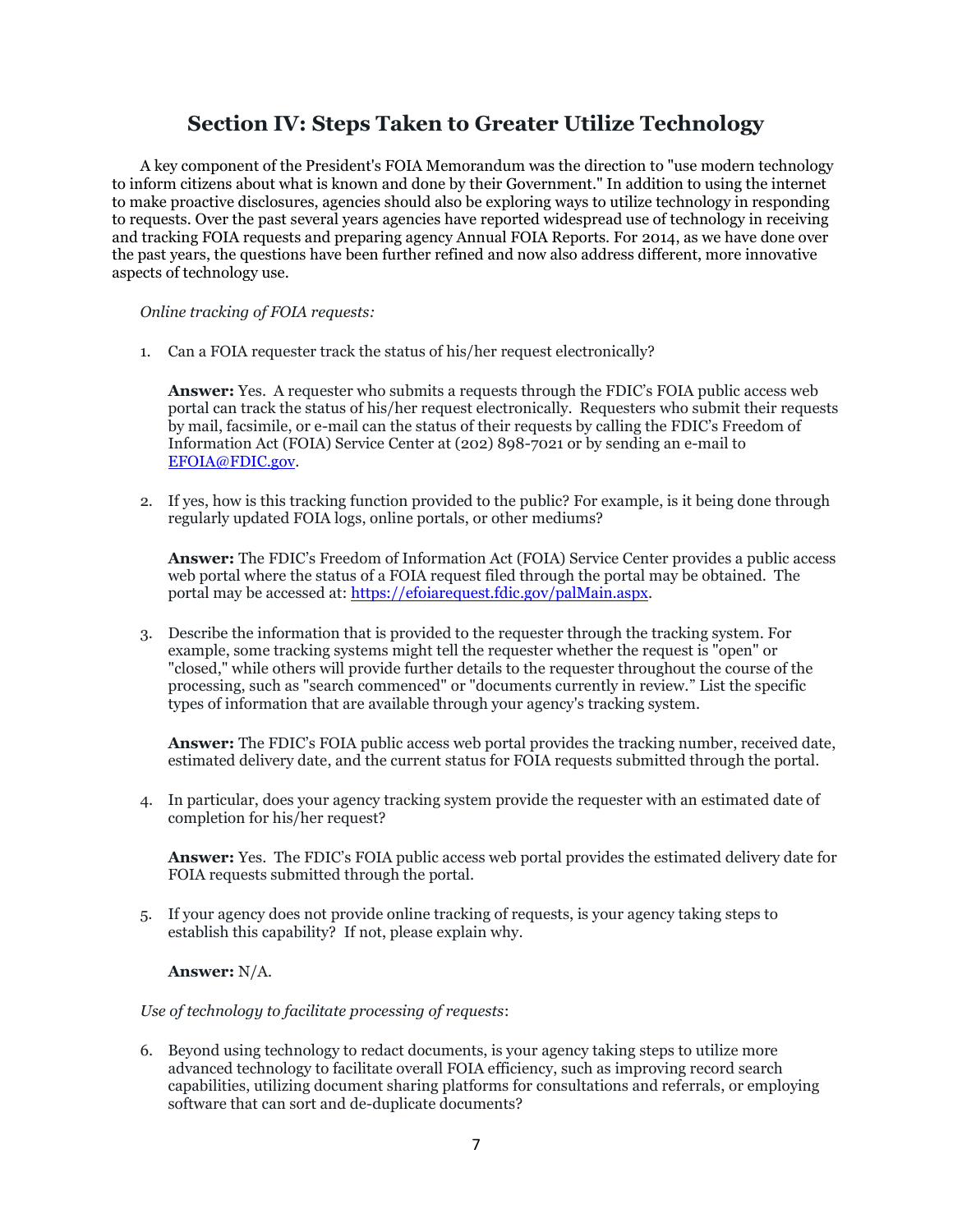#### **Answer:** Yes.

7. If so, describe the technological improvements being made.

**Answer:** The FDIC continues to implement its new Records and Information Management (RIM) program providing for more efficient management of all types of paper and electronic records. Emails are being migrated to the email+ component of RIM, making emails that are responsive to FOIA requests easier to locate and retrieve. Search+, another component of RIM, is a search utility that will aid in the indexing, search, and retrieval of relevant Electronically Stored Information (ESI) across multiple document repositories.

8. Are there additional technological tools that would be helpful to achieving further efficiencies in your agency's FOIA program?

**Answer:** Not at this time

# **Section V: Steps Taken to Improve Timeliness in Responding to Requests and Reducing Backlogs**

The President and the Attorney General have emphasized the importance of improving timeliness in responding to requests. This section addresses both time limits and backlog reduction. Backlog reduction is measured both in terms of numbers of backlogged requests or appeals and by looking at whether agencies closed their ten oldest requests, appeals, and consultations. *For the figures required in this Section, please use those contained in the specified sections of your agency's 2013 Annual FOIA Report and, when applicable, your agency's 2012 Annual FOIA Report.*

### *Simple Track Requests:*

- 1. Section VII.A of your agency's Annual FOIA Report, entitled "FOIA Requests Response Time for All Processed Requests," includes figures that show your agency's average response times for processed requests. For agencies utilizing a multi-track system to process requests, there is a category for "simple" requests, which are those requests that are placed in the agency's fastest (non-expedited) track, based on the low volume and/or simplicity of the records requested.
	- a. Does your agency utilize a separate track for simple requests?

#### **Answer:** Yes.

b. If so, for your agency overall, for Fiscal Year 2013, was the average number of days to process simple requests twenty working days or fewer?

**Answer:** Yes. The average number of days to process simple requests was 9.89 days in Fiscal Year 2013.

c. If your agency does not track simple requests separately, was the average number of days to process non-expedited requests twenty working days or fewer?

**Answer:** N/A.

### *Backlogs and "Ten Oldest" Requests, Appeals and Consultations:*

2. Section XII.A of your agency's Annual FOIA Report, entitled "Backlogs of FOIA Requests and Administrative Appeals" shows the numbers of any backlogged requests or appeals from the fiscal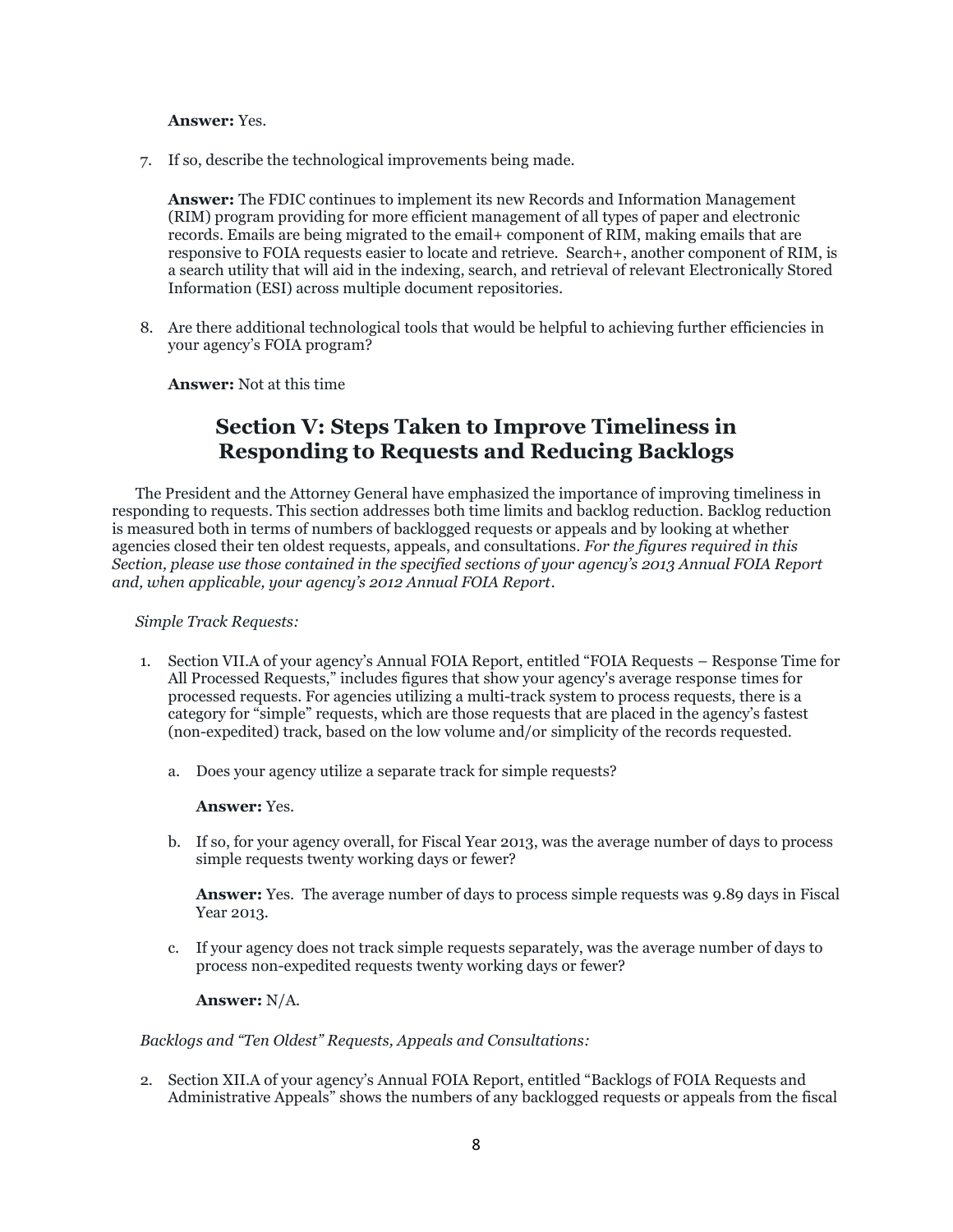year. Section VII.E, entitled "Pending Requests – Ten Oldest Pending Requests," Section VI.C.(5), entitled "Ten Oldest Pending Administrative Appeals," and Section XII.C., entitled "Consultations on FOIA Requests –Ten Oldest Consultations Received from Other Agencies and Pending at Your Agency," show the ten oldest pending requests, appeals, and consultations. You should refer to these numbers from your Annual FOIA Reports for both Fiscal Year 2012 and Fiscal Year 2013 when completing this section of your Chief FOIA Officer Report.

## Backlogs

a. If your agency had a backlog of requests at the close of Fiscal Year 2013, did that backlog decrease as compared with Fiscal Year 2012?

**Answer:** The FDIC had no backlog of requests at the close of Fiscal Year 2012 or at the close of Fiscal Year 2013.

b. If your agency had a backlog of administrative appeals in Fiscal Year 2013, did that backlog decrease as compared to Fiscal Year 2012?

**Answer:** Yes. The FDIC reported a backlog of one administrative appeal at the close of Fiscal Year 2012. There was no backlog of administrative appeals at the close of Fiscal Year 2013.

### Ten Oldest Requests

c. In Fiscal Year 2013, did your agency close the ten oldest requests that were pending as of the end of Fiscal Year 2012?

**Answer:** Yes. The ten oldest requests that were pending as of the end of Fiscal Year 2012 were closed in either the 1st or 2nd Quarter of Fiscal Year 2013.

d. If no, please provide the number of these requests your agency was able to close by the end of the fiscal year, as listed in Section VII.E of your Fiscal Year 2012 Annual FOIA Report. If you had less than ten total oldest requests to close, please indicate that. For example, if you only had seven requests listed as part of your "ten oldest" in Section VII.E. and you closed two of them, you should note that you closed two out of seven "oldest" requests.

**Answer:** N/A.

### Ten Oldest Appeals

e. In Fiscal Year 2013, did your agency close the ten oldest administrative appeals that were pending as of the end of Fiscal Year 2012?

**Answer:** Yes. The FDIC ended Fiscal Year 2012 with 6 pending administrative appeals. All of these pending administrative appeals were closed in Fiscal Year 2013.

f. If no, please provide the number of these appeals your agency was able to close, as well as the number of appeals your agency had in Section VI.C.(5) of your Fiscal Year 2012 Annual FOIA Report.

### **Answer:** N/A.

### Ten Oldest Consultations

g. In Fiscal Year 2013, did your agency close the ten oldest consultations received by your agency and pending as of the end of Fiscal Year 2012?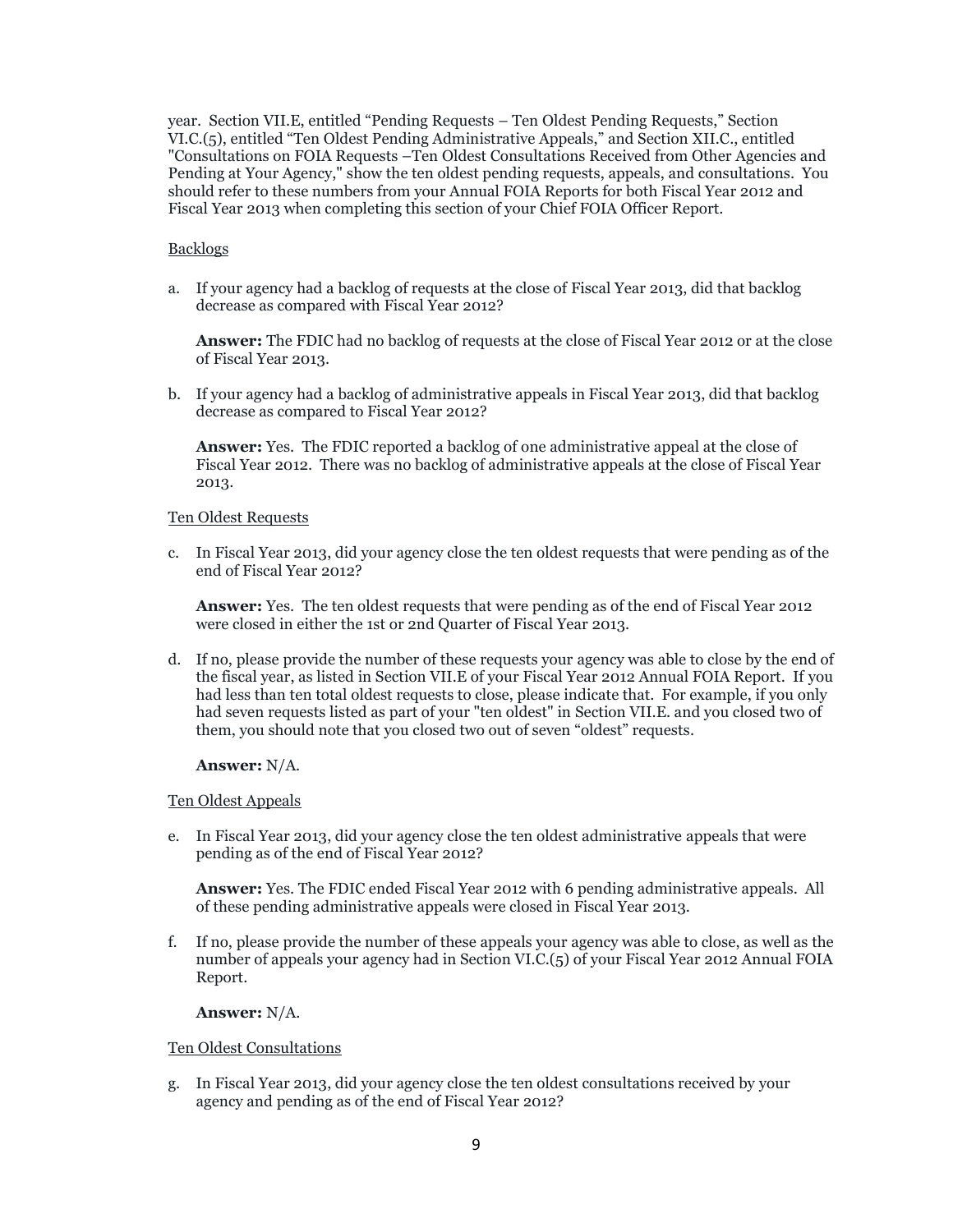**Answer:** The FDIC ended Fiscal Year 2012 with no pending consultations**.** 

h. If no, please provide the number of these consultations your agency did close, as well as the number of pending consultations your agency listed in Section XII.C. of your Fiscal Year 2012 Annual FOIA Report.

**Answer:** The FDIC ended Fiscal Year 2012 with no pending consultations.

## *Reasons for Any Backlogs:*

3. If you answered "no" to any of the questions in item 2 above, describe why your agency was not able to reduce backlogs and/or close the ten oldest pending requests, appeals, and consultations. In doing so, answer the following questions then include any additional explanation:

## Request and/or Appeal Backlog

a. Was the lack of a reduction in the request and/or appeal backlog a result of an increase in the number of incoming requests or appeals?

## **Answer:** N/A.

b. Was the lack of a reduction in the request and/or appeal backlog caused by a loss of staff?

## **Answer:** N/A.

c. Was the lack of a reduction in the request and/or appeal backlog caused by an increase in the complexity of the requests received?

### **Answer:** N/A.

d. What other causes, if any, contributed to the lack of a decrease in the request and/or appeal backlog?

### **Answer:** N/A.

### "Ten Oldest" Not Closed

e. Briefly explain the obstacles your agency faced in closing its ten oldest requests, appeals, and consultations from Fiscal Year 2012.

### **Answer:** N/A.

f. If your agency was unable to close any of its ten oldest requests or appeals because you were waiting to hear back from other agencies on consultations you sent, please provide the date the request was initially received by your agency, the date when your agency sent the consultation, and the date when you last contacted the agency where the consultation was pending.

### **Answer:** N/A.

### *Plans for Closing of Ten Oldest Pending Requests, Appeals, and Consultations and Reducing Backlogs:*

Given the importance of these milestones, it is critical that Chief FOIA Officers assess the causes for not achieving success and create plans to address them.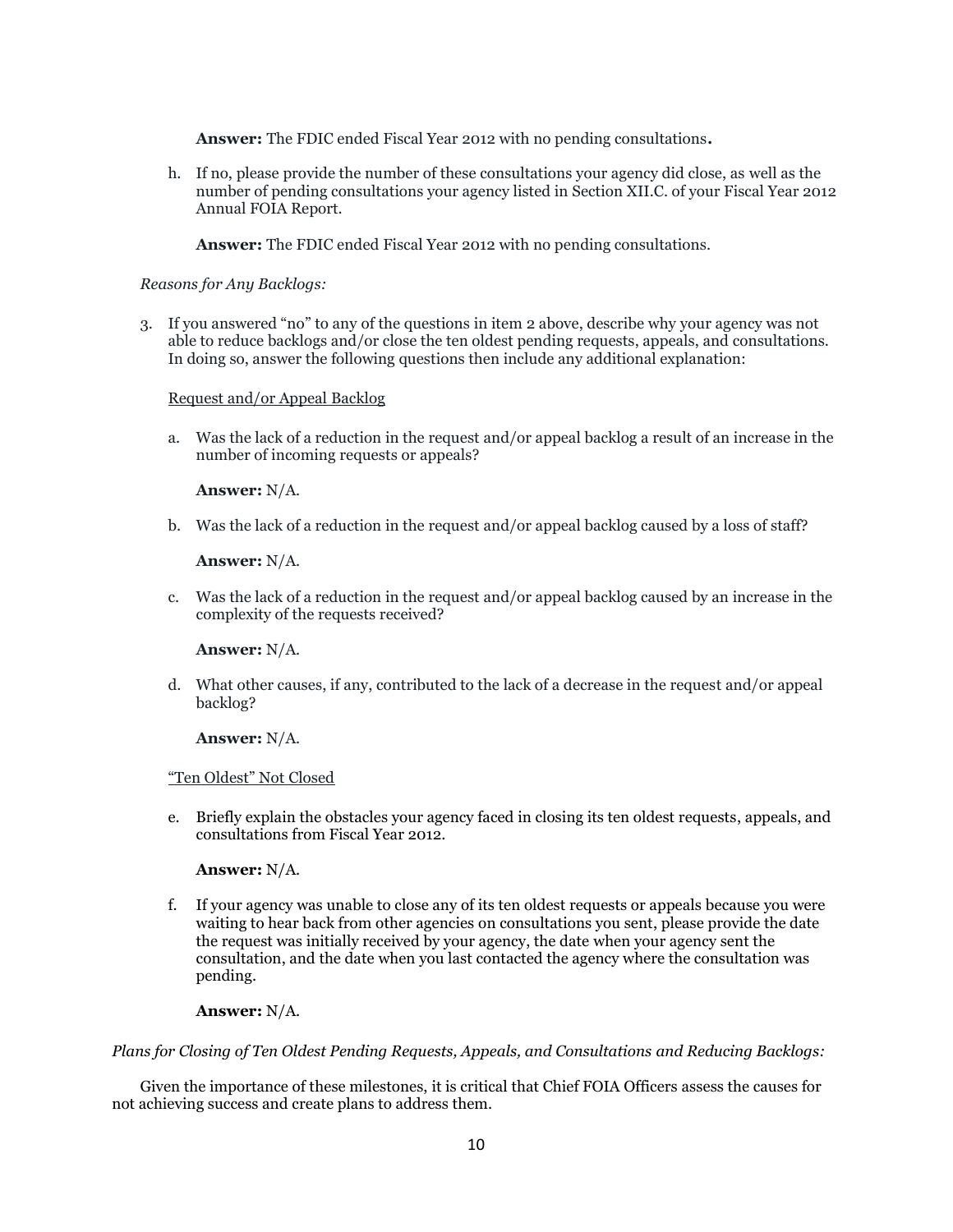4. If your agency did not close its ten oldest pending requests, appeals, and consultations, please provide a plan describing how your agency intends to close those "ten oldest" requests, appeals, and consultations during Fiscal Year 2014.

#### **Answer:** N/A.

5. If your agency had a backlog of more than 1000 pending requests and did not reduce that backlog in Fiscal Year 2013, provide your agency's plan for achieving backlog reduction in the year ahead.

#### **Answer:** N/A.

#### *Interim Responses:*

OIP has issued guidance encouraging agencies to make interim releases whenever they are working on requests that involve a voluminous amount of material or require searches in multiple locations. By providing rolling releases to requesters agencies facilitate access to the requested information.

6. Does your agency have a system in place to provide interim responses to requesters when appropriate?

**Answer:** Yes. The FDIC does make interim releases in response to FOIA requests that involve voluminous amounts of material or require searches in multiple locations.

7. If your agency had a backlog in Fiscal Year 2013, please provide an estimate of the number or percentage of cases in the backlog where a substantive, interim response was provided during the fiscal year, even though the request was not finally closed.

**Answer:** N/A. The FDIC did not have a backlog in Fiscal Year 2013.

# **Use of FOIA's Law Enforcement "Exclusions"**

In order to increase transparency regarding the use of the FOIA's statutory law enforcement exclusions, which authorize agencies under certain exceptional circumstances to "treat the records as not subject to the requirements of [the FOIA],"  $5 \text{ U.S.C.}$   $\S$   $552(c)(1)$ , (2), (3), please answer the following questions:

1. Did your agency invoke a statutory exclusion during Fiscal Year 2013?

**Answer:** No. The FDIC did not invoke a statutory exclusion during Fiscal Year 2013.

2. If so, what was the total number of times exclusions were invoked?

**Answer:** N/A.

## **Spotlight on Success**

Out of all the activities undertaken by your agency since March 2013 to increase transparency and improve FOIA administration, please briefly describe here at least one success story that you would like to highlight as emblematic of your agency's efforts. The success story can come from any one of the five key areas. As noted above, these agency success stories will be highlighted during Sunshine Week by OIP**.** To facilitate this process, all agencies should use bullets to describe their success story and limit their text to a half page. The success story is designed to be a quick summary of a key achievement. A complete description of all your efforts will be contained in the body of your Chief FOIA Officer Report.